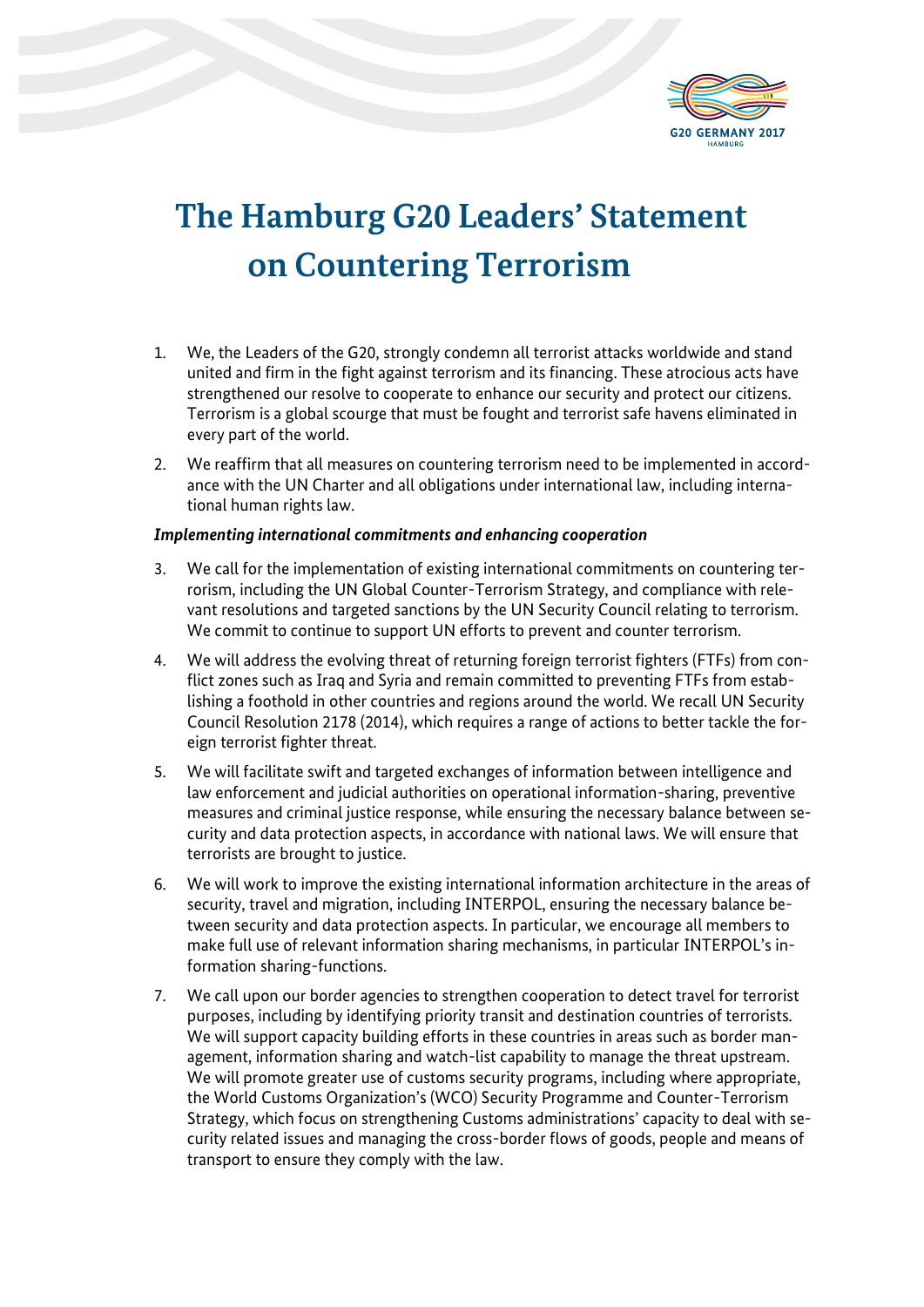

- 8. We will address in close coordination the evolving threats and potential vulnerabilities in aviation security systems and exchange information on risk assessments. We recall the UN Security Council's Resolution 2309 (2016) which urges closer collaboration to ensure security of global air services and the prevention of terrorist attacks. We will promote full implementation of effective and proportionate aviation security measures established by the International Civil Aviation Organization (ICAO) in partnership with all its contracting states as necessary. We call to urgently address vulnerabilities in airport security related measures, such as access control and screening, covered by the Chicago Convention and will act jointly to ensure that international security standards are reviewed, updated, adapted and put in place based on current risks.
- 9. We highlight the importance of providing appropriate support to the victims of terrorist acts and will enhance our cooperation and exchange of best practices to this end.

## *Fighting terrorism finance*

- 10. We underline our resolve to make the international financial system entirely hostile to terrorist financing and commit to deepening international cooperation and exchange of information, including working with the private sector, which has a critical role in global efforts to counter terrorism financing. We reaffirm our commitment to tackle all sources, techniques and channels of terrorist financing and our call for swift and effective implementation of UNSCR and the Financial Action Task Force (FATF) standards worldwide. We call for strengthening measures against the financing of international terrorist organisations in particular ISIL/ISIS/Daesh, Al Qaida and their affiliates.
- 11. There should be no "safe spaces" for terrorist financing anywhere in the world. However, inconsistent and weak implementation of the UN and FATF standards allows them to persist. In order to eliminate all such "safe spaces", we commit to intensify capacity building and technical assistance, especially in relation to terrorist financing hot-spots, and we support the FATF in its efforts to strengthen its traction capacity and the effectiveness of FATF and FATF-style regional bodies.
- 12. We welcome the reforms agreed by the FATF Plenary in June and support the ongoing work to strengthen the governance of the FATF. We also welcome the FATF intention to further explore its transformation into a legal person, which recognises that the FATF has evolved from a temporary forum to a sustained public and political commitment to tackle AML/CFT threats. We also appreciate FATF commencing the membership process for Indonesia that will broaden its geographic representation and global engagement. We ask the FATF to provide an update by the first G20 Finance Ministers and Central Bank Governors meeting in 2018. We call on all member states to ensure that the FATF has the necessary resources and support to effectively fulfil its mandate.
- 13. We welcome that countering terrorist finance remains the highest priority of FATF, and look forward to FATF's planned outreach to legal authorities, which will contribute to enhanced international cooperation and increased effectiveness in the application of FATF's standards.
- 14. We will advance the effective implementation of the international standards on transparency and beneficial ownership of legal persons and legal arrangements for the purposes of countering financing terrorism.